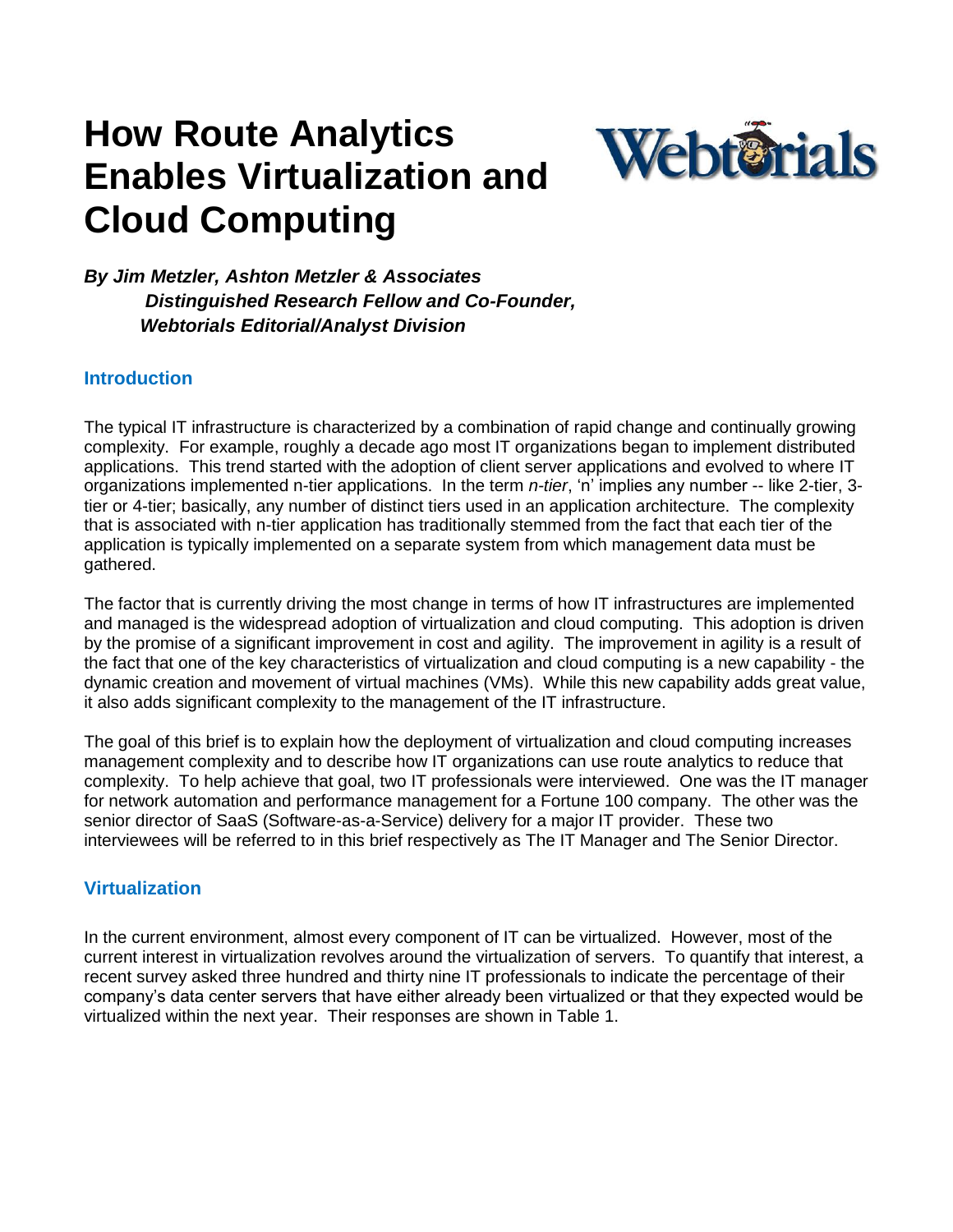|                                                  | <b>None</b> | 1% to 25% | 26% to 50% | 51% to 75% | 76% to 100% |
|--------------------------------------------------|-------------|-----------|------------|------------|-------------|
| Have already been<br>virtualized                 | 21.6%       | 33.0%     | 18.9%      | 15.1%      | 11.3%       |
| <b>Expect to be virtualized</b><br>within a year | 12.4%       | 25.6%     | 21.9%      | 21.9%      | 18.2%       |

#### **Table 1: Deployment of Virtualized Servers<sup>1</sup>**

The data in Table 1 shows the ongoing interest that IT organizations have relative to deploying virtualized servers. Two observations that can be drawn from Table 1 are that within the next year:

- The number of IT organizations that have not implemented server virtualization will be cut almost in half.
- The number of IT organizations that have virtualized the majority of their servers will grow by sixty percent.

As previously noted, the adoption of virtualization and cloud computing is driven by the promise of a significant improvement in cost and agility. For example, once a server has been virtualized, a single physical server can support multiple VMs and as a result, applications that would normally require a dedicated server can now share a single physical server. This enables IT organizations to reduce the number of servers in their data centers, which yields a significant savings in both CAPEX and OPEX. In addition, a production VM can be transferred without service interruption from a given physical server to a different physical server, either within the same data center or between different data centers. This capability enables workload management and optimization across an IT organization"s virtualized data center(s). This capability also helps to:

- Streamline the provisioning of new applications.
- Improve backup and restoration operations.
- Enable zero-downtime maintenance.

## **Cloud Computing**

l

There are three general classes of cloud computing: public, private and hybrid. The phrase public cloud refers to IT organizations obtaining services from a cloud computing service provider (CCSP) such as Salesforce.com or Amazon. There are three categories of public cloud computing solutions.

**How Route Analytics Enables Virtualization and Cloud Computing March 2011 Page 2** 

<sup>1</sup> <http://www.webtorials.com/content/2009/12/cloud-computing-a-reality-check-guide-to-risk-mitigation.html>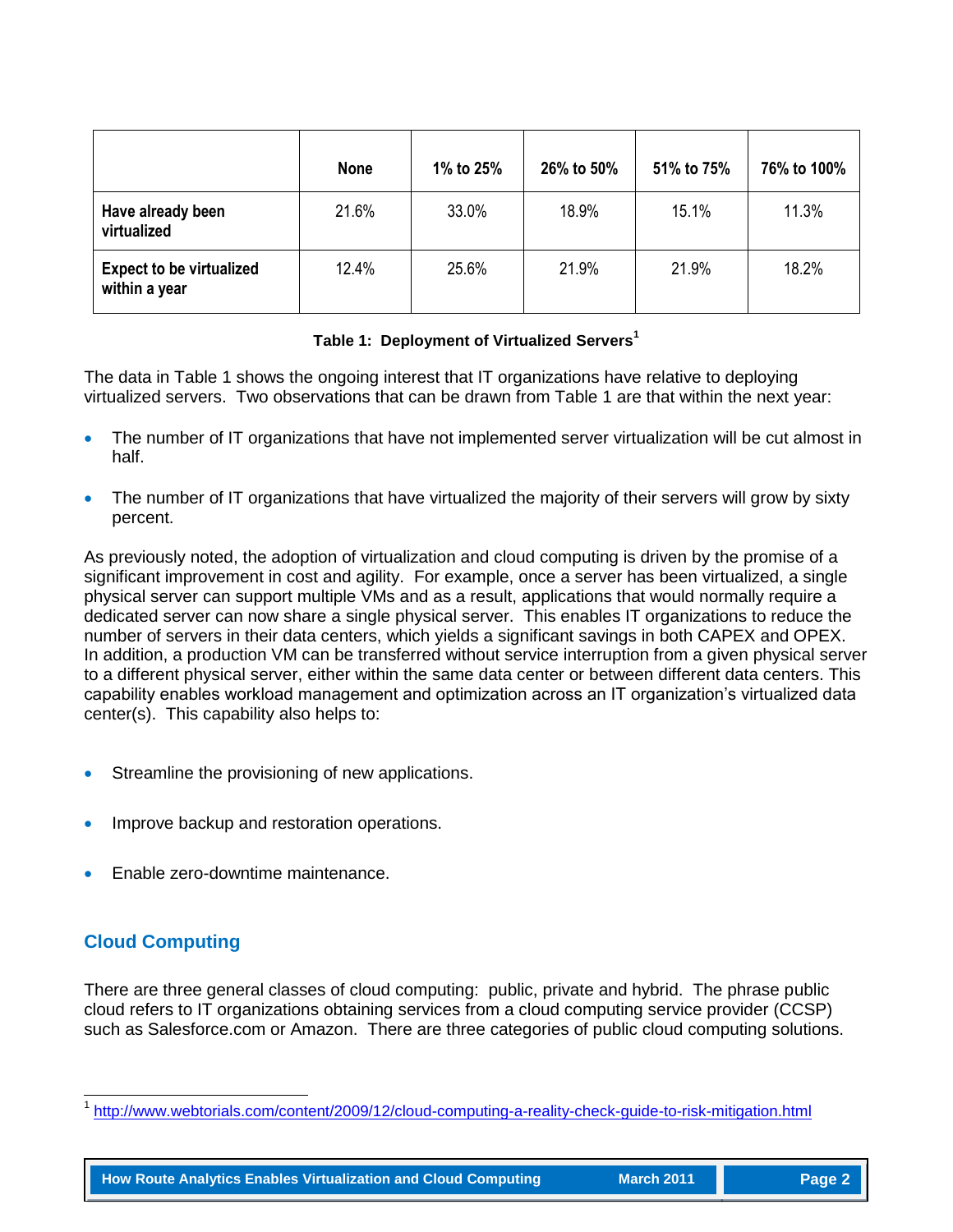They are:

Software as a Service (SaaS)

In one form of SaaS, an independent software vendor (ISV) such as Salesforce.com hosts an application in one or more of their own data centers.

Infrastructure as a Service (IaaS)

The two primary forms of IaaS are compute and storage. Providers of IaaS solutions, such as Amazon, typically implement their solutions on a virtualized infrastructure.

Platform as a Service (PaaS).

PaaS is the delivery of a computing platform and solution stack as a service from companies such as Force.com.

IT organizations have begun to show great interest in public cloud computing solutions, most notably in SaaS. For example, a recent market research report<sup>2</sup> indicated that SaaS revenues hit US\$9 billion in 2009 and are growing at a rate of over 17% per year.

Because of concerns about the security and privacy of their data, many IT organizations are hesitant to either use a public cloud solution or to make a significant use of such solutions. However, in order to realize the cost and agility benefits that are associated with cloud computing, most of these IT organizations have decided to implement within their own organization the same techniques that are used by CCSPs. This approach is referred to as private cloud computing. Few IT organizations, however, will rely exclusively on an approach to cloud computing that is entirely public or entirely private. The IT Manager, for example, stated that his organization has just begun to implement a private cloud and that at the same time his organization is also acquiring some IT services from CCSPs.

There is not, however, a litmus test to determine the precise set of techniques that determine whether or not a given solution qualifies as being a cloud computing solution. That said, most cloud computing solutions include the virtualization of servers as well as other components of IT; e.g., desktops and/or storage. As described in a document entitled *A Guide for Understanding Cloud Computing<sup>3</sup>* , some of the other techniques that are usually associated with cloud computing solutions include the:

- **Centralization** of server and storage resources.
- **Automation** of as many tasks as possible; e.g., provisioning, troubleshooting, change and configuration management.
- **Dynamic movement of resources** such as virtual machines and the associated storage.
- Heavy reliance on the enterprise **WAN and the Internet**.

l

**How Route Analytics Enables Virtualization and Cloud Computing March 2011 Page 3** 

<sup>2</sup> <http://www.saasnewswire.com/?p=676>

<sup>3</sup> <http://www.webtorials.com/content/2009/11/a-guide-for-understanding-cloud-computing.html>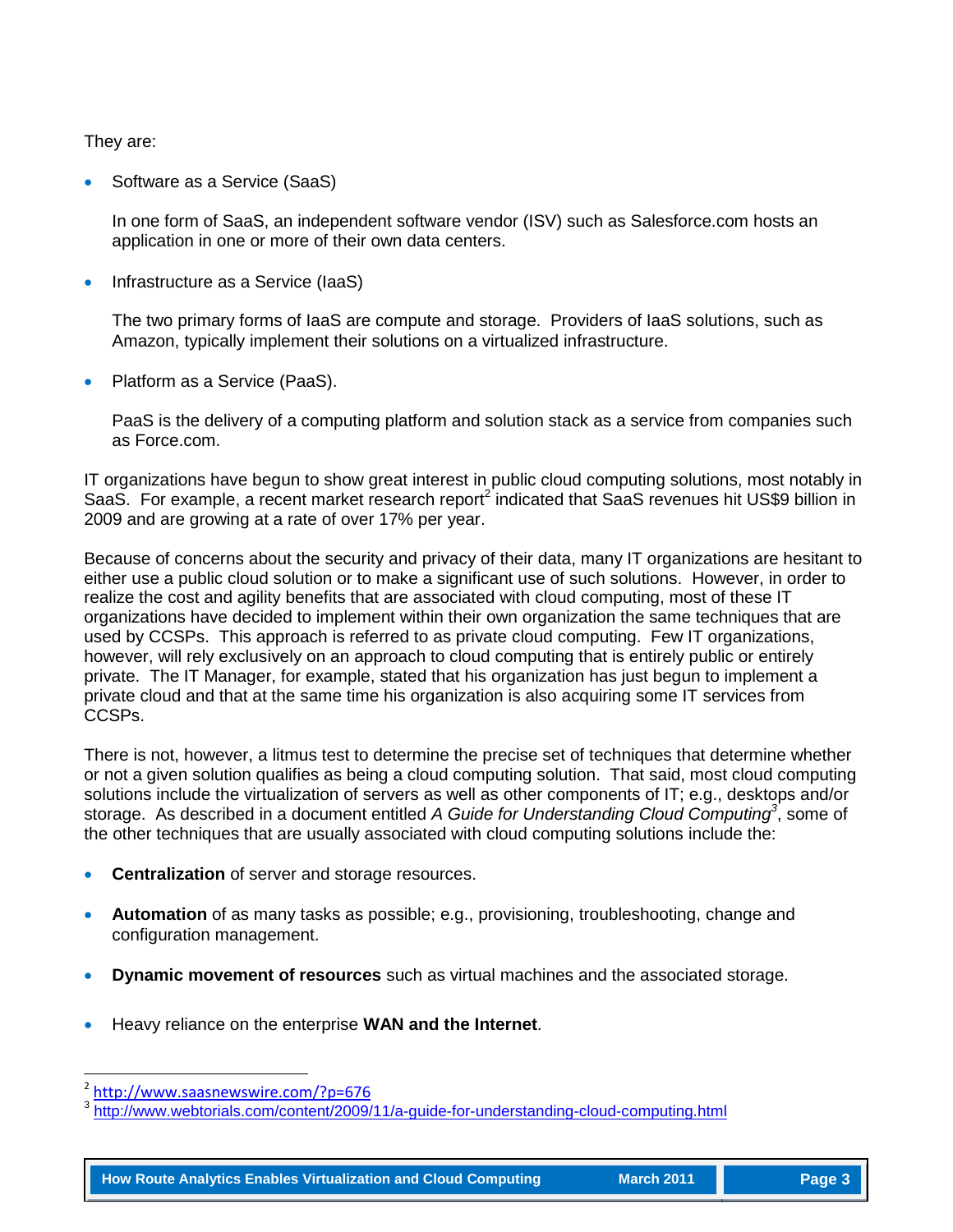- Use of **Self-service** to allow end users to select and modify their use of IT resources without the IT organization being an intermediary.
- **Simplification** of the applications and services provided by IT.
- Development of **standards** to enable, among other things, the federation of disparate cloud computing infrastructures with one another.
- **Federation** of disparate cloud computing infrastructures with one another.

A hybrid cloud computing solution involves a combination of services provided by the IT organization itself as well as by one or more CCSPs. For example, an IT organization may either already have, or be in the process of acquiring a 4-tier application. The IT organization may decide that for security reasons that it wants to host the application and database servers itself. However, in order to improve the interaction with the users of the application, the IT organization may also decide to let a CCSP host the web tier in numerous data centers around the globe.

### **Management Challenges**

One of the factors that complicate management in a traditional IT environment is that due to the way that IP (Internet Protocol) was designed  $^{\overline{4}}$ , there is not a single repository of routing information. This is an issue because routing tables are automatically updated and the path that traffic takes to go from point A to point B may change on a regular basis. These changes may be precipitated by a manual process such as adding a router to the network, the mis-configuration of a router or by an automated process such as automatically routing around a failure. In this latter case, the rate of change might be particularly difficult to diagnose if there is an intermittent problem causing a flurry of routing changes typically referred to as route flapping.

Issues such as route flapping can be classified as logical as compared to a device specific issue such as a link outage. The IT Manager said that in his forty years of experience that it is "very common" to have logical issues cause availability and performance problems. The Senior Director agreed with The IT Manager and stated that in his organization logical issues cause between ten and fifteen percent of availability and performance problems and that most of the logical issues are routing issues. He added that ninety percent of the time the logical issue doesn"t take them offline but that whether or not it takes them offline that "Finding the cause can be a challenging endeavor. It is not as easy as troubleshooting a failed WAN link."

As previously discussed, once an IT organization has implemented server virtualization, or a private cloud computing solution that includes server virtualization, VMs can be transferred without service interruption from a given physical server to a different physical server. The IT Manager identified one of the management challenges associated with virtualization and cloud computing when he stated that one of the factors that keeps his organization from implementing the dynamic movement of VMs is the lack of a tool that tells them "Where is my application right now."

To exemplify a related management challenge, assume that an IT organization has implemented the type of hybrid cloud computing solution that was previously discussed. In particular, assume that the IT organization hosts the application and data base tiers in one of their data centers and that the relevant

 4 The Logical Causes of Application Degradation, Jim Metzler,

http://www.webtorials.com/abstracts/PacketDesign10.htm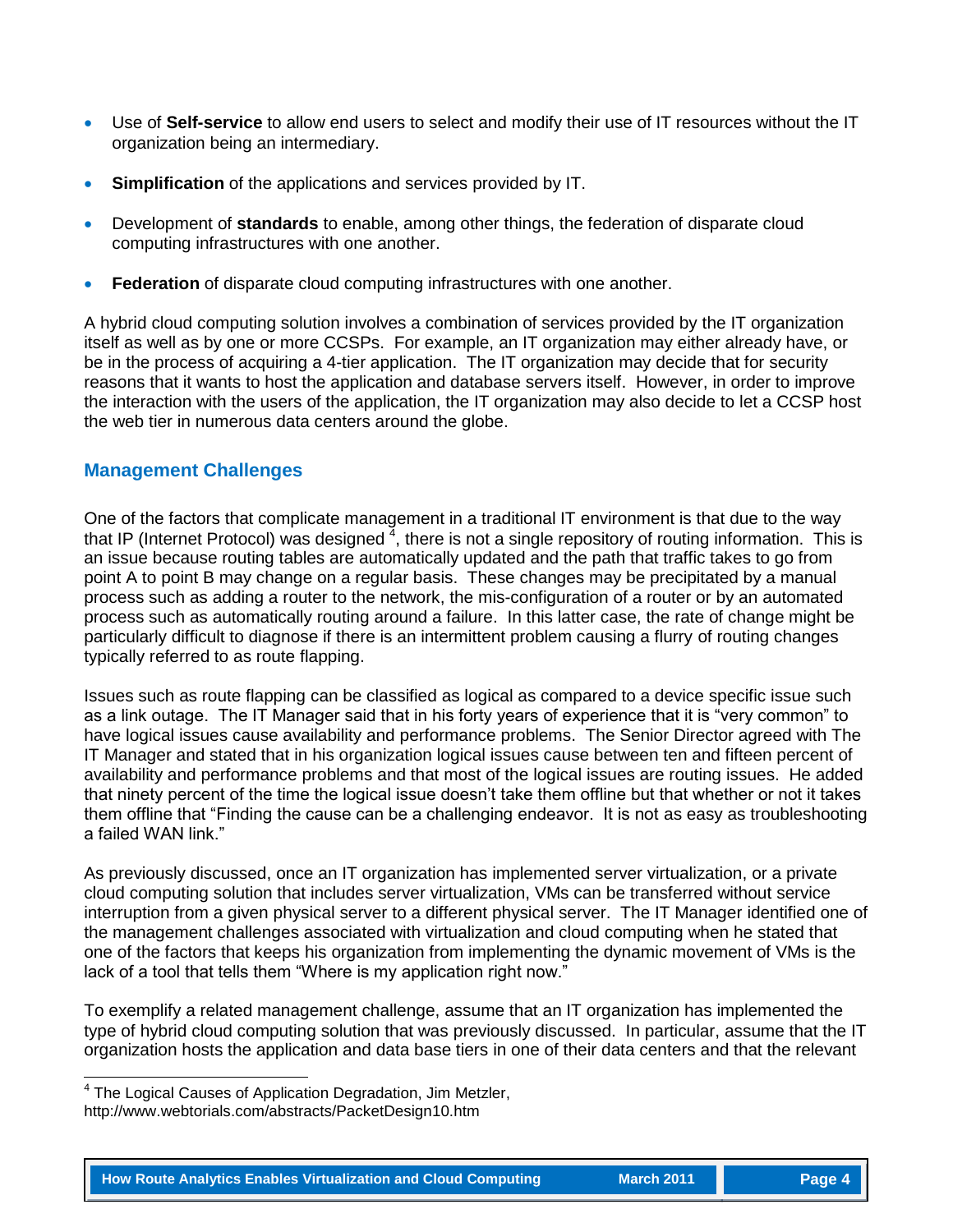servers have been virtualized. Further assume that a CCSP hosts the application"s web tier, that all of their physical servers have been virtualized. All of the users access the application over the Internet and the connectivity between the web server layer and the application server layer is provided by an MPLS service.

Since the web, application and database tiers can be moved, either dynamically or manually, it is extremely difficult at any point in time for the IT operations organization to know the exact routing between the user and the web tier, between the Web tier and the application tier or between the application tier and the database tier. This difficulty is compounded by that fact that as previously discussed, not only does the location of the tiers of the application change, but the path that traffic takes to go from point A to point B also changes regularly.

The dynamic movement of VMs will increase over the next few years in part because organizations will increase their use of virtualization and cloud computing and in part because organizations will begin to deploy techniques such as cloud bursting. Cloud bursting refers to taking an application that currently runs in a data center controlled by an IT organization and dynamically deploying that application and the subtending storage in a data center controlled by a CCSP. Techniques such as cloud bursting will enable organizations to support peak demands while only deploying enough IT infrastructure internally to support the average demand. These techniques, however, will further complicate the task of understanding how traffic is routed end-to-end through a complex, meshed network.

One of the technologies that can be used to respond to the management challenges that are associated with the dynamic movement of VMs is route analytics. The goal of route analytics is to provide visibility, analysis and diagnosis of the issues that occur at the routing layer. A route analytics solution achieves this goal by providing an understanding of precisely how IP networks deliver application traffic. This requires the creation and maintenance of a map of network-wide routes and of all of the IP traffic flows that traverse these routes. This in turn means that a route analytics solution must be able to record every change in the traffic paths as controlled and notified by IP routing protocols.

Route analytics is gaining in popularity in part due to the increasingly dynamic nature of the IT infrastructure and in part because the only alternative for resolving logical issues involves a very timeconsuming investigation of the configuration and log files of numerous individual devices. From an application delivery perspective, route analytics allows the path that application traffic takes through the network to be predetermined before changes such as moving a VM are implemented and then allows the application traffic to be tracked in real-time after the change has been made.

The IT Manager said that when something goes wrong and a business critical application slows down that "It gets very hectic around here and everyone points to the network." He added that troubleshooting a routing issue had been an intense manual process that required them to go "router to router", but that by using route analytics they can monitor the network end-to-end and see when changes occur.

The Senior Director stated that route analytics provides value to his organization in two different ways. One of those ways is that similar to the situation with The IT Manager, route analytics helps his organization to troubleshoot problems faster. While that is always important, it is particularly important to The Senior Director because his company has to pay penalties if the SLAs they provide are not met. The second way that route analytics adds value to The Senior Director is that it is one of the "industry leading tools" that his company makes their potential customers aware of in an effort to convince those customers that the company has the expertise required to meet the SLAs.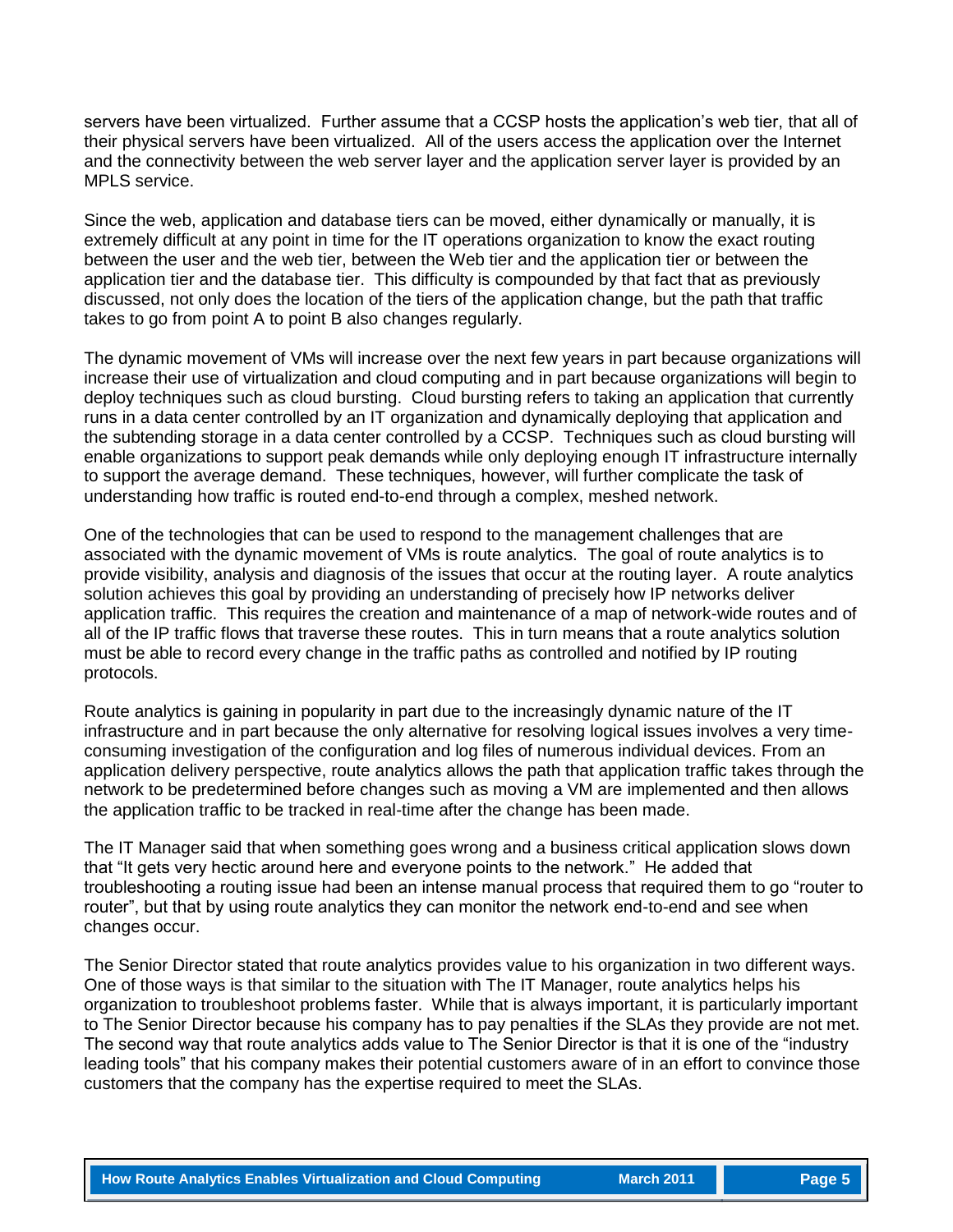#### **Summary**

Over the last several years the typical IT environment has been getting continually more complex. That complexity comes in part from distributed applications being implemented over large complex networks that have multiple potential paths between any two end points. This type of environment is difficult to manage for two reasons. One reason is that because of the way that IP was designed, there is not a single repository of routing information. The second reason is that routing tables are automatically updated and the path that traffic takes to go from point A to point B may change on a regular basis. As a result of these factors, finding the source of routing issues is a time-consuming, labor-intensive process.

While virtualization and cloud computing add significant value to an IT organization, these techniques also increase management complexity because these techniques enable the dynamic creation and movement of VMs. Because the IT operations team may not even be aware of the fact that a VM was created or moved, the dynamic creation and movement of VMs further complicates the challenge of understanding how traffic is routed end-to-end through a complex, meshed network. This challenge will grow in importance over the next few years as the dynamic creation and movement of VMs increases in frequency.

One of the technologies that can be used to respond to the management challenges that are associated with the dynamic creation and movement of VMs is route analytics. A route analytics solution helps IT organizations respond to these challenges because it provides an understanding of precisely how IP networks deliver application traffic. Route analytics" insight into the logical operation and behavior of IP networks complements and increases the efficacy of both higher layer tools, such as those that focus on application performance management, as well as lower layer tools such as those that focus on gathering and processing SNMP data. As a result, route analytics plays a very valuable role in managing the increasingly dynamic nature of virtualized and cloud-based IT infrastructures.